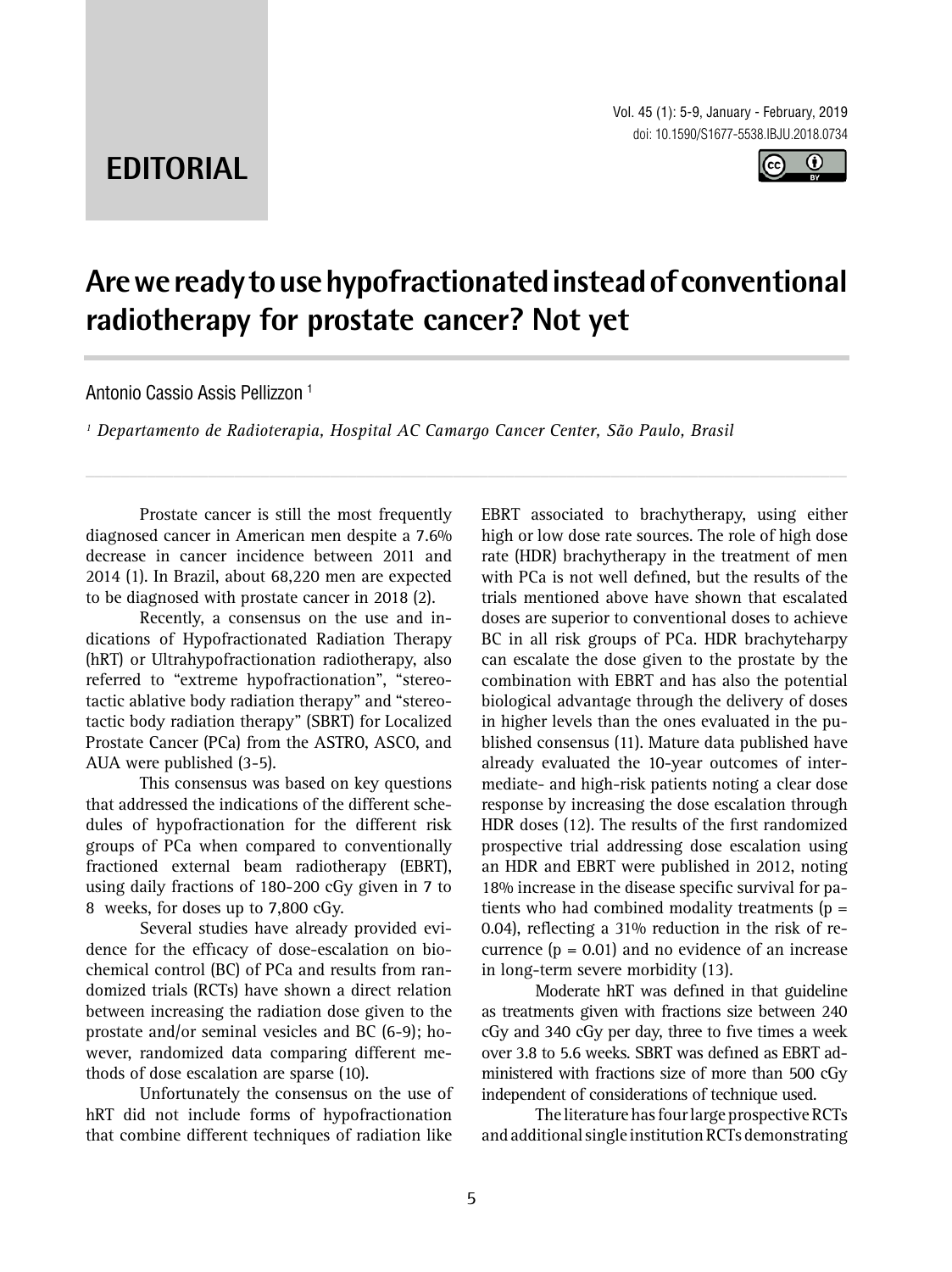that hRT provides BC that is similar to EBRT. It is also important to point out that, despite a limited follow-up beyond five years for most RCTs, a small increased risk of acute gastrointestinal toxicity is observed, but with similar late gastrointestinal risk. No additional acute and late genitourinary toxicity with hRT was noted (14-23).

It is important to highlight the fact that the optimal radiation regimen still cannot be determined since most of the multiple fractionation schemes evaluated in clinical trials have not been compared in parallel. Regimens of 6,000 cGy and 7,000 cGy, given in 20 and 28 daily fractions, respectively are the most frequent found in the literature.

Information regarding dose constraints is also conflicting, but three trials published reported constraints for bladder and rectum on solid contours (9, 24, 25).

To date, there are no published efficacy and toxicity data from RCTs comparing SBRT and conventionally fractionated EBRT, nor specific normal tissue constraints. Most of published results apply to patients with prostate volumes up to 100 cm3 and with mild to moderate urinary symptoms at baseline. Doses of 3,500 to 3,625 cGy given in 5 fractions of 700 to 725 cGy are recommended, and on plan evaluations at least two dose-volume constraint points for rectum and bladder shall be used (26, 27).

The quality of evidence of each recommendation statement was categorized on the grade guidelines published by Balshem et al. (28) as high, moderate, low, or very low, indicating:

a) "High: the panel was very confident that the true effect lies close to that of the estimate of the effect;

b) Moderate: the panel was moderately confident in the effect estimate: The true effect is likely to be close to the estimate of the effect, but there is a possibility that it is substantially different;

c) Low: the panel confidence in the effect estimate is limited: The true effect may be substantially different from the estimate of the effect;

d) Very Low: the panel has very little confidence in the effect estimate: The true effect is likely to be substantially different from the estimate."

The following questions were addressed;

**Key Question 1 –** hRT is indicated for the following risk groups of PCa.

**1A - For low-risk prostate.**

- Recommendation strength: Strong
- Quality of evidence: High
- Consensus: 100%

**1B - For intermediate-risk prostate.**

- Recommendation strength: Strong
- Quality of evidence: High
- Consensus: 100%

**1C - For high-risk prostate (not receiving pelvic lymph nodes irradiation).**

- Recommendation strength: Strong
- Quality of evidence: High
- Consensus: 94%

**Key Question 2 –** Men should be counseled about the small increased risk of acute gastrointestinal (GI) toxicity with hRT?

- Recommendation strength: Strong
- Quality of evidence: High
- Consensus: 100%

**Key Question 3 –** Regarding patient age, associated comorbidity, anatomy, or urinary function and regimens of 60 Gy and 70 Gy, given in 20 and 28 daily fractions.

**3A – The optimal regimen cannot be determined.** 

- Recommendation strength: Conditional
- Quality of evidence: Moderate
- Consensus: 100%

**3B –** one moderately hypofractionated regimen is not suggested over another and hRT regimens do not appear to be impacted by patient age, comorbidity, anatomy, or urinary function.

Recommendation strength: Conditional

- Quality of evidence: Moderate
- Consensus: 100%

**Key Question 4 –** SBRT and risk groups of PCa.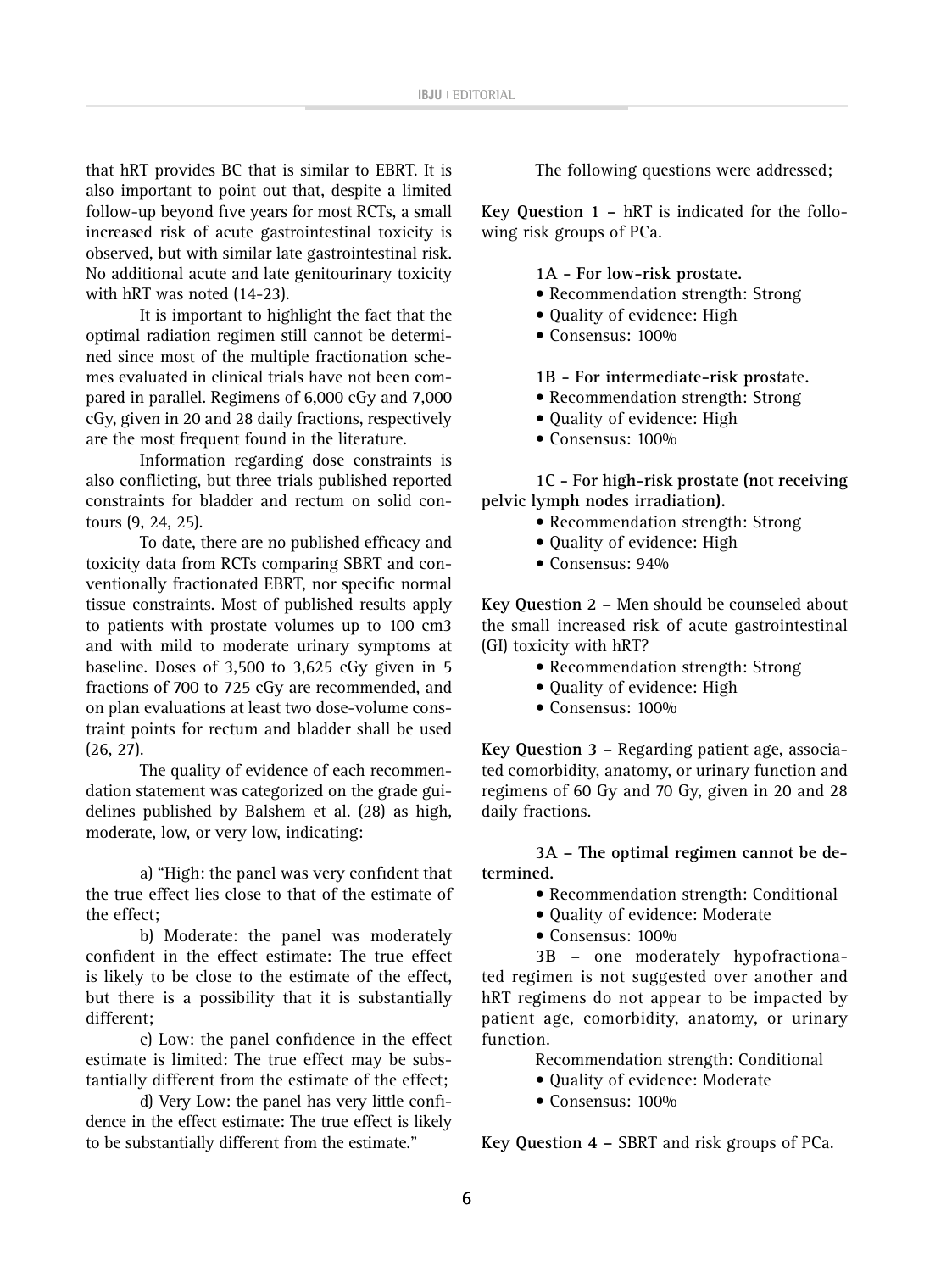**4A -** for low-risk prostate SBRT may be offered as an alternative to conventional fractionation.

- Recommendation strength: Conditional
- Quality of evidence: Moderate
- Consensus: 88%

**4B -** for intermediate-risk prostate SBRT may be offered as an alternative to conventional fractionation.

- Strength of recommendation: Conditional
- Quality of evidence: Low
- Consensus: 94%

**4C -** for high-risk prostate SBRT may be offered as an alternative to conventional fractionation.

- Strength of recommendation: Conditional
- Quality of evidence: Low
- Consensus: 94%

**Key Question 5 - SBRT may be offered to lowand intermediate-risk patients with prostate sizes less than 100 cm3 .**

- Recommendation strength: Conditional
- Quality of evidence: Moderate
- Consensus: 88%

**Key Question 6 - regarding normal tissues constraints.**

Statement: At least two dose-volume constraint points for rectum and bladder should be used for hRT or SBRT: one at the high-dose end (near the total dose prescribed) and one in the mid-dose range (near the midpoint of the total dose).

- Recommendation strength: Strong
- Quality of evidence: Moderate
- Consensus: 100%

**Key Question 6 – the associated margin definitions for the target.**

Most commonly reported margins describe an isotropic 5 mm expansion around the CTV with the exception of a 3 mm posterior expansion. So, it is not recommended to use margins that deviate from those already published and used as references in the consensus.

- Recommendation strength: Strong
- Quality of evidence: Low
- Consensus: 100%

**Key Question 7 – Image guided radiotherapy (IGRT) should be universally recommended when delivering hRT or SBRT.**

- Recommendation strength: Strong
- Quality of evidence: Moderate
- Consensus: 100%

**Key Question 8 – Non-modulated techniques are not recommended when delivering hRT or SBRT.**

- Recommendation strength: Strong
- Quality of evidence: Moderate
- Consensus: 100%

### **REFERENCES**

- 1. Cronin KA, Lake AJ, Scott S, Sherman RL, Noone AM, Howlader N, Henley SJ, Anderson RN, Firth AU, Ma J, Kohler BA, Jemal A. Annual Report to the Nation on the Status of Cancer, part I: National cancer statistics. Cancer. 2018 Jul 1;124(13):2785-2800.
- 2. http://www.inca.gov.br/estimativa/2018/sintese-deresultados-comentarios.asp
- 3. Morgan SC, Hoffman K, Loblaw DA, Buyyounouski MK, Patton C, Barocas D, Bentzen S, Chang M, Efstathiou J, Greany P, Halvorsen P, Koontz BF, Lawton C, Leyrer CM, Lin D, Ray M, Sandler H. Hypofractionated Radiation Therapy for Localized Prostate Cancer: An ASTRO, ASCO, and AUA Evidence-Based Guideline. J Clin Oncol. 2018 Oct 11:JCO1801097
- 4. Morgan SC, Hoffman K, Loblaw DA, Buyyounouski MK, Patton C, Barocas D, Bentzen S, Chang M, Efstathiou J, Greany P, Halvorsen P, Koontz BF, Lawton C, Leyrer CM, Lin D, Ray M, Sandler H. Hypofractionated Radiation Therapy for Localized Prostate Cancer: Executive Summary of an ASTRO, ASCO, and AUA Evidence-Based Guideline. Pract Radiat Oncol. 2018 Oct 11. pii: S1879-8500 (18) 30247-9 [in press].
- 5. Morgan SC, Hoffman K, Loblaw DA, Buyyounouski MK, Patton C, Barocas D, Bentzen S, Chang M, Efstathiou J, Greany P, Halvorsen P, Koontz BF, Lawton C, Leyrer CM, Lin D, Ray M, Sandler H. Hypofractionated Radiation Therapy for Localized Prostate Cancer: An ASTRO, ASCO, and AUA Evidence-Based Guideline. J Urol. 2018 Oct 9. pii: S0022- 5347(18)43963-8.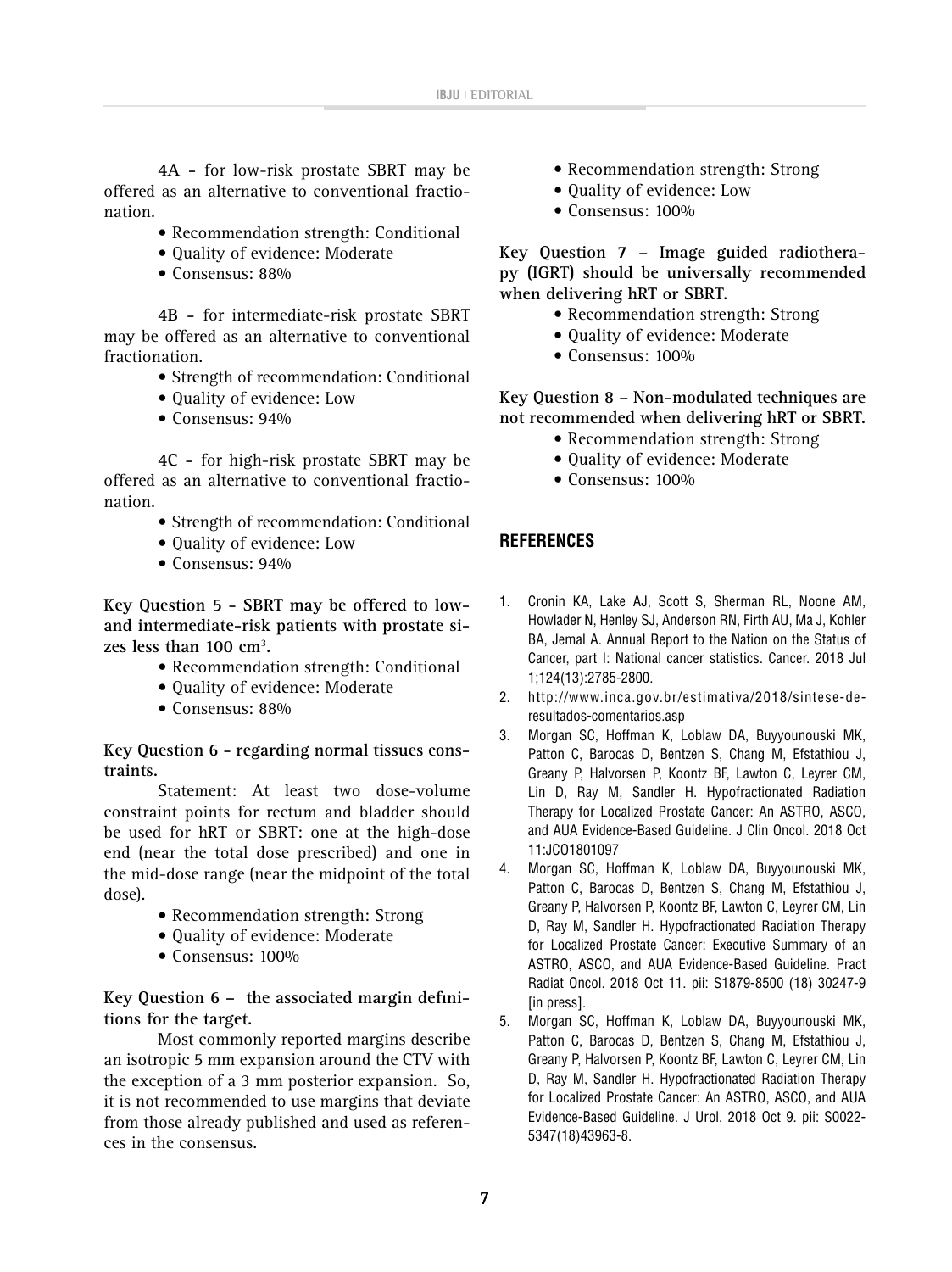- 6. Dearnaley DP, Sydes MR, Graham JD, Aird EG, Bottomley D, Cowan RA, Huddart RA, Jose CC, Matthews JH, Millar J, Moore AR, Morgan RC, Russell JM, Scrase CD, Stephens RJ, Syndikus I, Parmar MK; RT01 collaborators. Escalateddose versus standard-dose conformal radio-therapy in prostate cancer: first results from the MRC RT01 randomised controlled trial. Lancet Oncol. 2007 Jun;8(6):475-87.
- 7. Kuban DA, Tucker SL, Dong L, Starkschall G, Huang EH, Cheung MR, Lee AK, Pollack A.. Long-term results of the M. D. Anderson randomized dose-escalation trial for prostate cancer. Int J Radiat Oncol Biol Phys 2008; 70: 67-74.
- 8. Zietman AL, DeSilvio ML, Slater JD, Rossi CJ Jr, Miller DW, Adams JA, Shipley WU.. Comparison of conventionaldose vs high-dose conformal radiation therapy in clinically localized adenocarcinoma of the prostate: a ran¬domized controlled trial. JAMA 2005; 294: 1233-1239.
- 9. Grimm P, Billiet I, Bostwick D, Dicker AP, Frank S, Immerzeel J, Keyes M, Kupelian P, Lee WR, Machtens S, Mayadev J, Moran BJ, Merrick G, Millar J, Roach M, Stock R, Shinohara K, Scholz M, Weber E, Zietman A, Zelefsky M, Wong J, Wentworth S, Vera R, Langley S.. Comparative analysis of prostate-specific antigen free survival outcomes for patients with low, intermediate and high risk prostate cancer treatment by radical therapy. Results from the Prostate Cancer Results Study Group. BJU Int 2012; 109 Suppl 1: 22-29.
- 10. Pellizzon ACA. Radiation treatment of prostate cancers the contemporary role of modern brachytherapy techniques. J Contemp Brachytherapy. 2017 Oct;9(5):391-392.
- 11. Pellizzon AC, Nadalin W, Salvajoli JV, Fogaroli RC, et al. (2003) Results of high dose rate afterloading brachytherapy boost to conventional external beam radiation therapy for initial and locally advanced prostate cancer. Radiother Oncol 66: 167
- 12. Martinez AA, Gonzalez J, Ye H, Ghilezan M, Shetty S, Kernen K, Gustafson G, Krauss D, Vicini F, Kestin L. Dose escalation improves cancer-related events at 10 years for intermediate- and high-risk prostate cancer patients treated with hypofractionated high-dose-rate boost and external beam radiotherapy. Int J Radiat Oncol Biol Phys. 2011 Feb 1;79(2):363-70.
- 13. Hoskin PJ, Rojas AM, Bownes PJ, Lowe GJ, Ostler PJ, Bryant L. Randomized trial of external beam radiotherapy alone or combined with high-dose-rate brachytherapy boost for localized prostate cancer. Radiother Oncol. 2012 May;103(2):217-22
- 14. Dearnaley D, Syndikus I, Mossop H, Khoo V, Birtle A, Bloomfield D, Graham J, Kirkbride P, Logue J, Malik Z, Money-Kyrle J, O'Sullivan JM, Panades M, Parker C, Patterson H, Scrase C, Staffurth J, Stockdale A, Tremlett J, Bidmead M, Mayles H, Naismith O, South C, Gao A, Cruickshank C, Hassan S, Pugh J, Griffin C, Hall E; CHHiP Investigators. Conventional versus hypofractionated highdose intensity-modulated radiotherapy for prostate cancer:

5-year outcomes of the randomised, noninferiority, phase 3 CHHiP trial. Lancet Oncol. 2016 Aug;17(8):1047-1060

- 15. Aluwini S, Pos F, Schimmel E, Krol S, van der Toorn PP, de Jager H, Alemayehu WG, Heemsbergen W, Heijmen B, Incrocci L. Hypofractionated versus conventionally fractionated radiotherapy for patients with prostate cancer (HYPRO): Late toxicity results from a randomised, non-inferiority, phase 3 trial. Lancet Oncol. 2016 Apr;17(4):464-474
- 16. Aluwini S, Pos F, Schimmel E, van Lin E, Krol S, van der Toorn PP, de Jager H, Dirkx M, Alemayehu WG, Heijmen B, Incrocci L. Hypofractionated versus conventionally fractionated radiotherapy for patients with prostate cancer (HYPRO): Acute toxicity results from a randomized non-inferiority phase 3 trial. Lancet Oncol. 2015 Mar;16(3):274-83
- 17. Incrocci L, Wortel RC, Alemayehu WG, Aluwini S, Schimmel E, Krol S, van der Toorn PP, Jager H, Heemsbergen W, Heijmen B, Pos F. Hypofractionated versus conventionally fractionated radiotherapy for patients with localised prostate cancer (HYPRO): Final efficacy results from a randomised, multicentre, open-label, phase 3 trial. Lancet Oncol. 2016 Aug;17(8):1061-1069.
- 18. Catton CN, Lukka H, Gu CS, Martin JM, Supiot S, Chung PWM, Bauman GS, Bahary JP, Ahmed S, Cheung P, Tai KH, Wu JS, Parliament MB, Tsakiridis T, Corbett TB, Tang C, Dayes IS, Warde P, Craig TK, Julian JA, Levine MN. Randomized trial of a hypofractionated radiation regimen for the treatment of localized prostate cancer. J Clin Oncol. 2017 Jun 10;35(17):1884-1890.
- 19. Lee WR, Dignam JJ, Amin MB, Bruner DW, Low D, Swanson GP, Shah AB, D'Souza DP, Michalski JM, Dayes IS, Seaward SA, Hall WA, Nguyen PL, Pisansky TM, Faria SL, Chen Y, Koontz BF, Paulus R, Sandler HM. Randomized phase III noninferiority study comparing two radiotherapy fractionation schedules in patients with low-risk prostate cancer. J Clin Oncol. 2016 Jul 10;34(20):2325-32
- 20. Pollack A, Walker G, Horwitz EM, Price R, Feigenberg S, Konski AA, Stoyanova R, Movsas B, Greenberg RE, Uzzo RG, Ma C, Buyyounouski MK. Randomized trial of hypofractionated external-beam radiotherapyfor prostate cancer. J Clin Oncol. 2013 Nov 1;31(31):3860-8.
- 21. Shaikh T, Li T, Handorf EA, Johnson ME, Wang LS, Hallman MA, Greenberg RE, Price RA Jr, Uzzo RG, Ma C, Chen D, Geynisman DM, Pollack A, Horwitz EM. Long-term patientreported outcomes from a phase 3 randomized prospective trial of conventional versus hypofractionated radiation therapy for localized prostate cancer. Int J Radiat Oncol Biol Phys. 2017 Mar 15;97(4):722-731.
- 22. Hoffman KE, Skinner H, Pugh TJ, et al: Patientreported urinary, bowel, and sexual function after hypofractionated intensity-modulated radiation therapy for prostate cancer: Results from a randomized trial. Am J Clin Oncol. 2018 Jun;41(6):558-567.